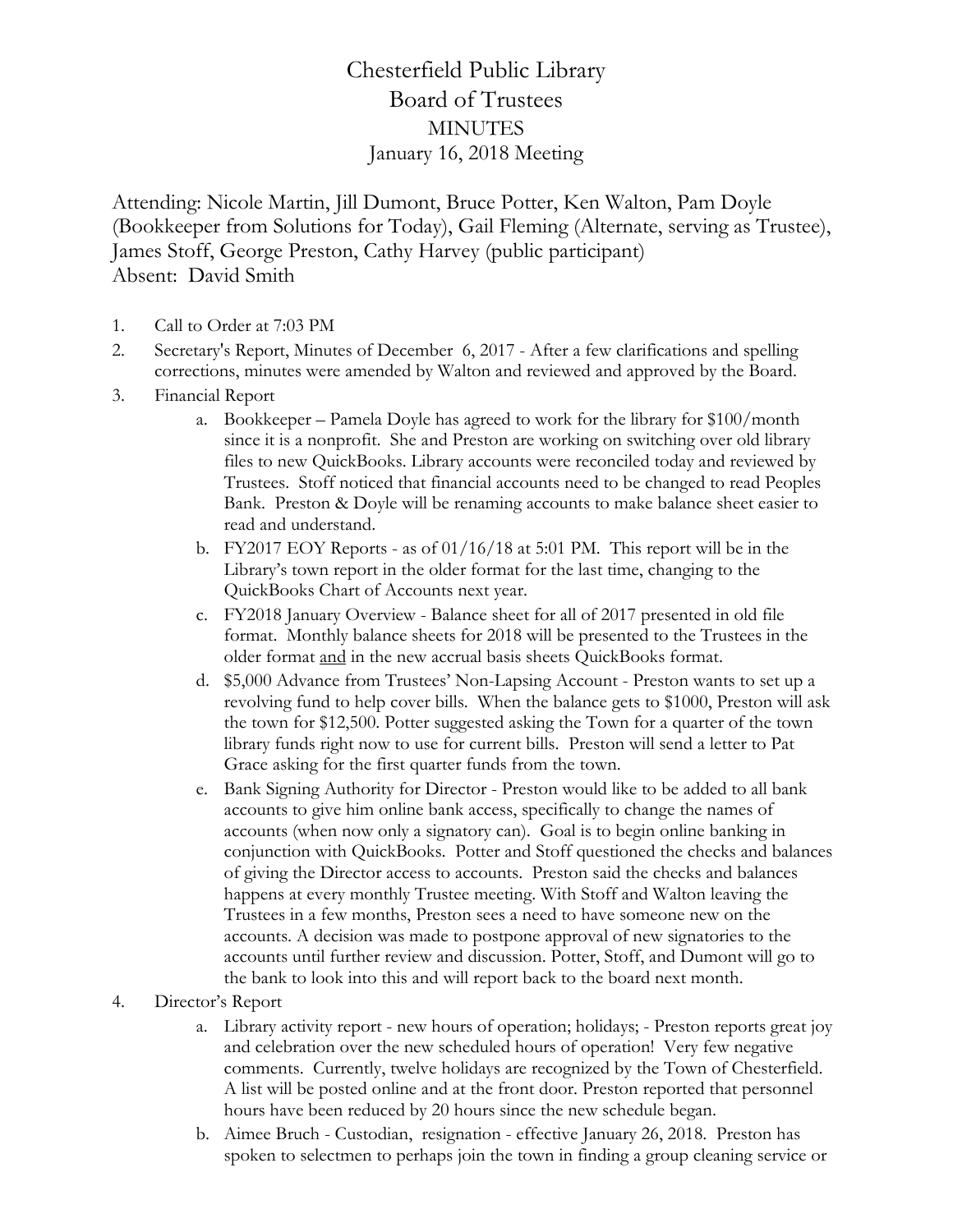an individual for the town offices, police, and library. He is also looking himself for someone just for the library. Potter suggested putting out an ad for a temporary replacement.

- c. Friends of Library Activities & Events
	- i. March 14, 1PM @ Town Hall "G. Washington's Runaway Slave" FREE and Open to the Public
- d. Other Harvey asked Preston to prepare a Library Data Sheet, including circulation numbers, for 2017. The information needs to be presented to the Budget Committee next Tuesday.
- 5. Old or Unfinished Business.
	- a. Policies & Procedures
		- i. Policy Committee Members & Schedule Still need to work on Investment Policy - should the Policy committee consider ALL policy work? Walton suggested committee work be reconsidered.
		- ii. Review & Approve Finance Policies Potter asked for clarification of the Assistant Director. Claudette Russell fills that position. Online banking needs further discussion so Financial Policy may need to be revisited after getting more information from the bank. A motion was made to approve policy as written and seconded. After no further discussion, the Financial Policy was accepted by the Board.
		- iii. Review & Approve Collection Development Policy According to Preston, in a nutshell, the Director makes the decision about acquisition of all additions to the Library's collection. If a patron has a problem with part of the Library's collection, and the problem is not resolved at the front desk, the Trustees will make the final decision after reviewing the completed Request for Reconsideration form. Walton suggested that the gifts and donations section needs to jive with the separate monetary and non-monetary policies already in existence. Walton will give copies of these policies to Preston and then Preston will bring this Collection Development policy in compliance with the policies and bring back to the Board for further review.
		- iv. Review & Approve Circulation Policy Trustees discussed the merits and pitfalls of collecting Personally Identified Information for children 14 and younger, and even for children older than 14. Fleming suggested that privilege of confidentiality should be given to all children, no matter their age. Preston is bringing this issue up for distinction to be made by the Board to align the Library with ALA standards for best practice. Walton agreed and suggested the second paragraph be deleted from the Circulation Policy about library cards for minors. Overdue materials recovery steps were also clarified. Preston will present the Circulation policy again for review at the next meeting.
		- v. Review and Approve Patron Privacy Statement Walton suggested some revisions to the 2015 approved statement to make it less wordy. Walton, Harvey, Fleming, and Preston will rework policy and present again to the Board.
	- b. Personnel Committee
		- i. Performance Objectives for Director List of ten prepared by Walton. Preston has already begun or accomplished many already. List will be reviewed in September at Preston's performance review. With no further discussion, the Board accepted the performance objectives. Preston signed in front of the Board and Walton signed on behalf of the Board.